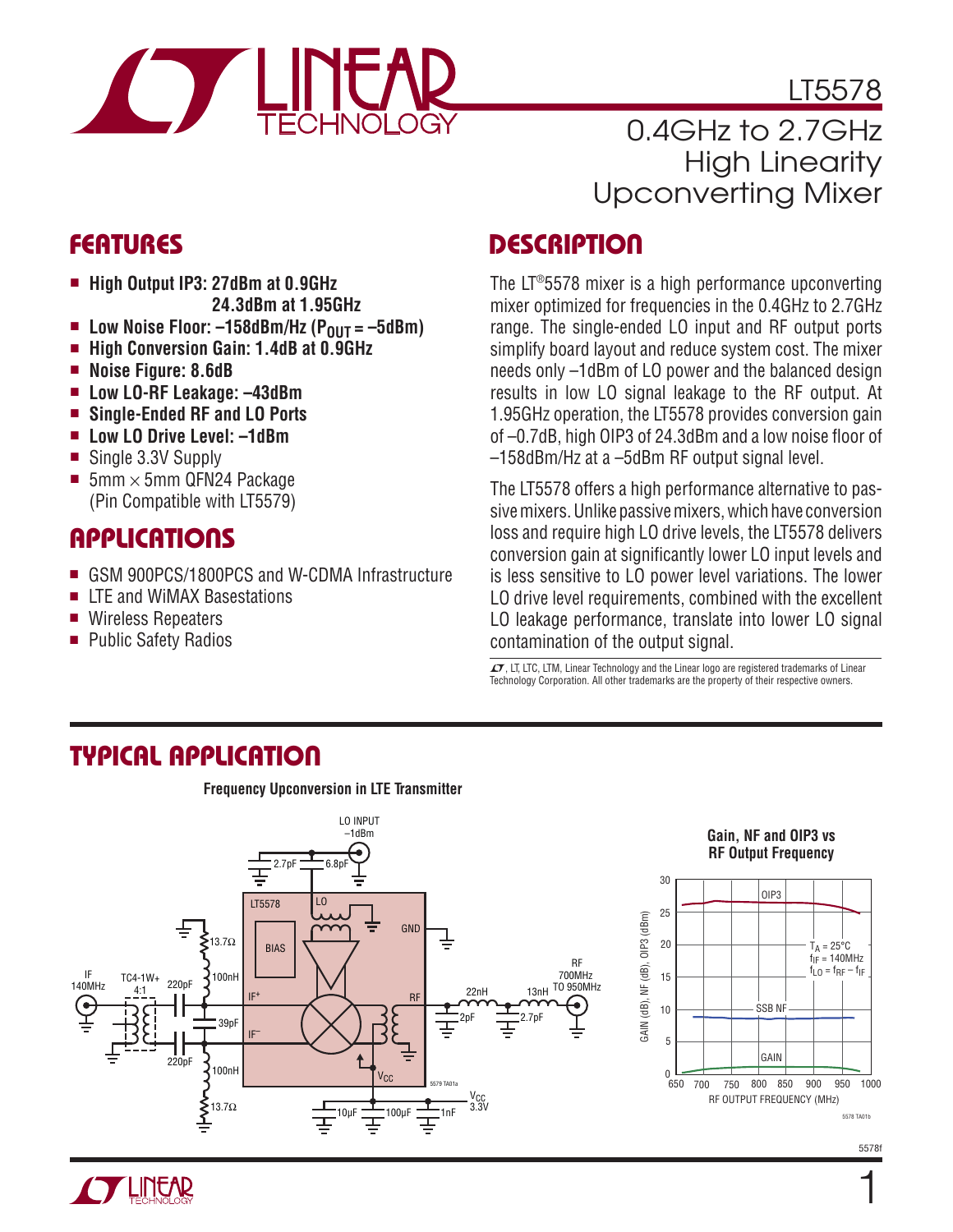#### **ABSOLUTE MAXIMUM RATINGS PIN CONFIGURATION (Note 1)**

| INULG II |  |
|----------|--|
|          |  |
|          |  |
|          |  |
|          |  |
|          |  |
|          |  |
|          |  |
|          |  |
|          |  |
|          |  |



# **ORDER INFORMATION**

| <b>FINISH</b><br><b>LEAD</b><br><b>FREE</b> | 'E AND REEL<br><b>TAPI</b>          | <b>MARKING</b><br><b>PAR</b> | : Description<br><b>PACKAGE</b>                                                    | PERATURE RANGE<br><b>TEMP</b>    |
|---------------------------------------------|-------------------------------------|------------------------------|------------------------------------------------------------------------------------|----------------------------------|
| LT5578IUH#PBF                               | #TRPBF<br>78IUH#.<br>しんん<br>–1 JJ 7 | <b>EE70</b><br>5578          | <b>Plastic QFN</b><br>-24<br>$\mathfrak{c}$ 5mm $\mathfrak{c}$<br>Lead<br>' (5mm . | $\overline{5}$ to 85°C<br>$-40°$ |

Consult LTC Marketing for parts specified with wider operating temperature ranges.

Consult LTC Marketing for information on non-standard lead based finish parts.

For more information on lead free part marking, go to:<http://www.linear.com/leadfree/> For more information on tape and reel specifications, go to:<http://www.linear.com/tapeandreel/>

# **DC ELECTRICAL CHARACTERISTICS**  $V_{CC} = 3.3V$ ,  $T_A = 25^{\circ}$ C (Note 3), unless otherwise noted.

| <b>PARAMETER</b>                                  | <b>CONDITIONS</b>                                                                          | MIN | <b>TYP</b> | <b>MAX</b> | UNITS    |
|---------------------------------------------------|--------------------------------------------------------------------------------------------|-----|------------|------------|----------|
| <b>Power Supply Requirements (V<sub>CC</sub>)</b> |                                                                                            |     |            |            |          |
| <b>Supply Voltage</b>                             |                                                                                            | 3.1 | 3.3        | 3.5        | $V_{DC}$ |
| <b>Supply Current</b>                             | $V_{\text{CC}} = 3.3V, P_{\text{LO}} = -1d$ Bm<br>$V_{\rm CC} = 3.5V, P_{\rm LO} = -1$ dBm |     | 152<br>159 | 170        | mA<br>mA |
| Input Common Mode Voltage (V <sub>CM</sub> )      | Internally Regulated                                                                       |     | 565        |            | mV       |

# **AC ELECTRICAL CHARACTERISTICS (Notes 2, 3)**

| <b>PARAMETER</b>                   | <b>CONDITIONS</b>              | MIN | <b>TYP</b>  | <b>MAX</b> | <b>UNITS</b> |
|------------------------------------|--------------------------------|-----|-------------|------------|--------------|
| IF Input Frequency Range (Note 4)  | Requires Matching              |     | $LF$ to 600 |            | <b>MHz</b>   |
| LO Input Frequency Range (Note 4)  | Requires Matching Below 1.5GHz |     | 400 to 3000 |            | <b>MHz</b>   |
| RF Output Frequency Range (Note 4) | Requires Matching              |     | 400 to 2700 |            | <b>MHz</b>   |

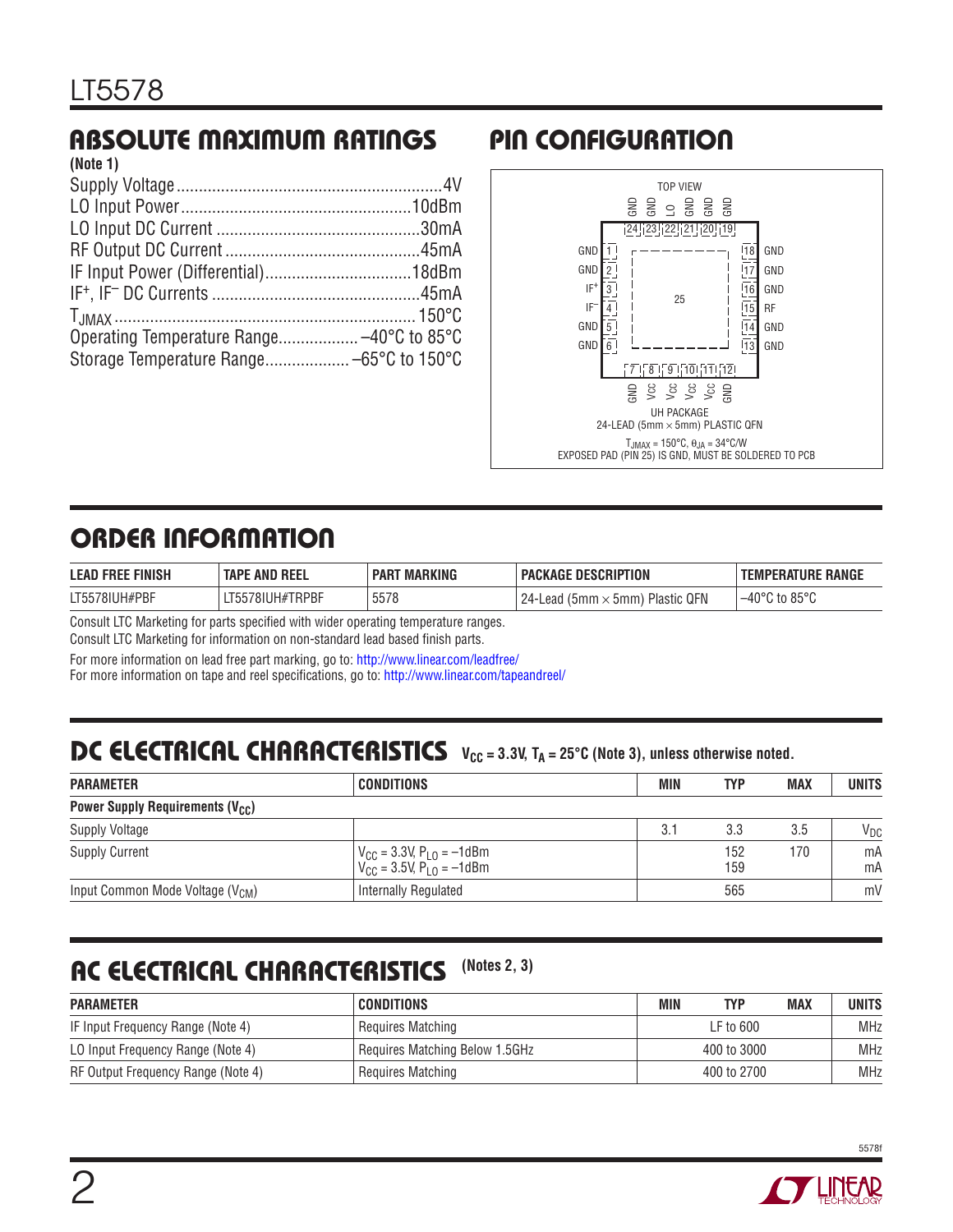### **AC ELECTRICAL CHARACTERISTICS**  $V_{CC} = 3.3V$ ,  $T_A = 25^\circ$ C, Test circuits are shown in Figure 1. (Notes 2, 3)

| <b>PARAMETER</b>      | CONDITIONS                        | MIN | <b>TYP</b> | <b>MAX</b> | <b>UNITS</b> |
|-----------------------|-----------------------------------|-----|------------|------------|--------------|
| IF Input Return Loss  | $Z_0 = 50\Omega$ , External Match |     |            |            | dB           |
| LO Input Return Loss  | $Z_0 = 50\Omega$ , External Match |     |            |            | dB           |
| RF Output Return Loss | $Z_0 = 50\Omega$ , External Match |     | >10        |            | dB           |
| LO Input Power        |                                   |     | $-5$ to 2  |            | dBm          |

| $V_{CC}$ = 3.3V, T <sub>A</sub> = 25°C, P <sub>IF</sub> = -5dBm (-5dBm/tone for 2-tone tests, $\Delta f$ = 1MHz), P <sub>LO</sub> = -1dBm, unless otherwise noted. |
|--------------------------------------------------------------------------------------------------------------------------------------------------------------------|
| Low side LO for 900MHz. High side LO for 740MHz and 1950MHz. (Notes 2, 3, 4)                                                                                       |

| <b>PARAMETER</b>                                                                        | <b>CONDITIONS</b>                                                                                                                                               | <b>MIN</b><br><b>TYP</b><br><b>MAX</b>     | <b>UNITS</b>                                  |
|-----------------------------------------------------------------------------------------|-----------------------------------------------------------------------------------------------------------------------------------------------------------------|--------------------------------------------|-----------------------------------------------|
| <b>Conversion Gain</b>                                                                  | $f_{RF}$ = 740MHz, $f_{IF}$ = 140MHz                                                                                                                            | 0.8                                        | dB                                            |
|                                                                                         | $f_{BF} = 900 MHz$ , $f_{IF} = 140 MHz$                                                                                                                         | 1.4                                        | dB                                            |
| <b>Conversion Gain vs Temperature</b><br>$(T_A = -40^{\circ}C \text{ to } 85^{\circ}C)$ | $f_{RF}$ = 1950MHz, $f_{IF}$ = 240MHz<br>$f_{RF} = 740MHz$ , $f_{IF} = 140MHz$<br>$f_{RF}$ = 900MHz, $f_{IF}$ = 140MHz<br>$f_{RF}$ = 1950MHz, $f_{IF}$ = 240MHz | $-0.7$<br>$-0.020$<br>$-0.018$<br>$-0.021$ | dB<br>dB/°C<br>$dB$ <sup>o</sup> $C$<br>dB/°C |
| Output 3rd Order Intercept                                                              | $f_{RF}$ = 740MHz, $f_{IF}$ = 140MHz                                                                                                                            | 26.5                                       | dBm                                           |
|                                                                                         | $f_{RF}$ = 900MHz, $f_{IF}$ = 140MHz                                                                                                                            | 27.0                                       | dBm                                           |
|                                                                                         | $f_{RF}$ = 1950MHz, $f_{IF}$ = 240MHz                                                                                                                           | 24.3                                       | dBm                                           |
| Output 2nd Order Intercept (LO ±2IF)                                                    | $f_{BF} = 740MHz$ , $f_{IF} = 140MHz$                                                                                                                           | 62                                         | dBm                                           |
|                                                                                         | $f_{RF}$ = 900MHz, $f_{IF}$ = 140MHz                                                                                                                            | 52                                         | dBm                                           |
|                                                                                         | $f_{RF}$ = 1950MHz, $f_{IF}$ = 240MHz                                                                                                                           | 58                                         | dBm                                           |
| Single Sideband Noise Figure                                                            | $f_{RF}$ = 740MHz, $f_{IF}$ = 140MHz                                                                                                                            | 8.6                                        | dB                                            |
|                                                                                         | $f_{RF}$ = 900MHz, $f_{IF}$ = 140MHz                                                                                                                            | 8.6                                        | dB                                            |
|                                                                                         | $f_{RF}$ = 1950MHz, $f_{IF}$ = 240MHz                                                                                                                           | 10.5                                       | dB                                            |
| Output Noise: $P_{OUT} = -5dBm$                                                         | $f_{BF} = 740MHz$ , $f_{IF} = 140MHz$                                                                                                                           | $-161$                                     | dBm/Hz                                        |
|                                                                                         | $f_{BF} = 900 MHz$ , $f_{IF} = 140 MHz$                                                                                                                         | $-160.5$                                   | dBm/Hz                                        |
|                                                                                         | $f_{RF}$ = 1950MHz, $f_{IF}$ = 240MHz                                                                                                                           | $-158$                                     | dBm/Hz                                        |
| Output Noise: $P_{OIII} = 0$ dBm                                                        | $f_{RF}$ = 740MHz, $f_{IF}$ = 140MHz                                                                                                                            | $-158$                                     | dBm/Hz                                        |
|                                                                                         | $f_{RF}$ = 900MHz, $f_{IF}$ = 140MHz                                                                                                                            | $-157.5$                                   | dBm/Hz                                        |
|                                                                                         | $f_{RF}$ = 1950MHz, $f_{IF}$ = 240MHz                                                                                                                           | $-154$                                     | dBm/Hz                                        |
| Output Noise: $P_{OIII} = 5dBm$                                                         | $f_{BF} = 740MHz$ , $f_{IF} = 140MHz$                                                                                                                           | $-154$                                     | dBm/Hz                                        |
|                                                                                         | $f_{BF} = 900 MHz$ , $f_{IF} = 140 MHz$                                                                                                                         | $-153$                                     | dBm/Hz                                        |
|                                                                                         | $f_{RF}$ = 1950MHz, $f_{IF}$ = 240MHz                                                                                                                           | $-149.5$                                   | dBm/Hz                                        |
| Output 1dB Compression                                                                  | $f_{RF}$ = 740MHz, $f_{IF}$ = 140MHz                                                                                                                            | 11.6                                       | dBm                                           |
|                                                                                         | $f_{RF}$ = 900MHz, $f_{IF}$ = 140MHz                                                                                                                            | 12                                         | dBm                                           |
|                                                                                         | $f_{RF}$ = 1950MHz, $f_{IF}$ = 240MHz                                                                                                                           | 10                                         | dBm                                           |
| IF to LO Isolation                                                                      | $f_{BF}$ = 740MHz, $f_{IF}$ = 140MHz                                                                                                                            | 80                                         | dB                                            |
|                                                                                         | $f_{BF}$ = 900MHz, $f_{IF}$ = 140MHz                                                                                                                            | 75                                         | dB                                            |
|                                                                                         | $f_{RF}$ = 1950MHz, $f_{IF}$ = 240MHz                                                                                                                           | 60                                         | dB                                            |
| LO to IF Leakage                                                                        | $f_{RF}$ = 740MHz, $f_{IF}$ = 140MHz                                                                                                                            | $-31$                                      | dBm                                           |
|                                                                                         | $f_{RF}$ = 900MHz, $f_{IF}$ = 140MHz                                                                                                                            | $-40$                                      | dBm                                           |
|                                                                                         | $f_{RF}$ = 1950MHz, $f_{IF}$ = 240MHz                                                                                                                           | $-22$                                      | dBm                                           |
| LO to RF Leakage                                                                        | $f_{BF}$ = 740MHz, $f_{IF}$ = 140MHz                                                                                                                            | $-43$                                      | dBm                                           |
|                                                                                         | $f_{RF}$ = 900MHz, $f_{IF}$ = 140MHz                                                                                                                            | $-43$                                      | dBm                                           |
|                                                                                         | $f_{RF}$ = 1950MHz, $f_{IF}$ = 240MHz                                                                                                                           | $-46$                                      | dBm                                           |

**Note 1:** Stresses beyond those listed under Absolute Maximum Ratings may cause permanent damage to the device. Exposure to any Absolute Maximum Rating condition for extended periods may affect device reliability and lifetime.

**Note 2:** Each set of frequency conditions requires appropriate matching (see Figure 1).

**Note 3:** The LT5578 is guaranteed functional over the operating temperature range from –40°C to 85°C.

Note 4: SSB noise figure measurements performed with a small-signal noise source and bandpass filter on LO signal generator. No other IF signal applied.

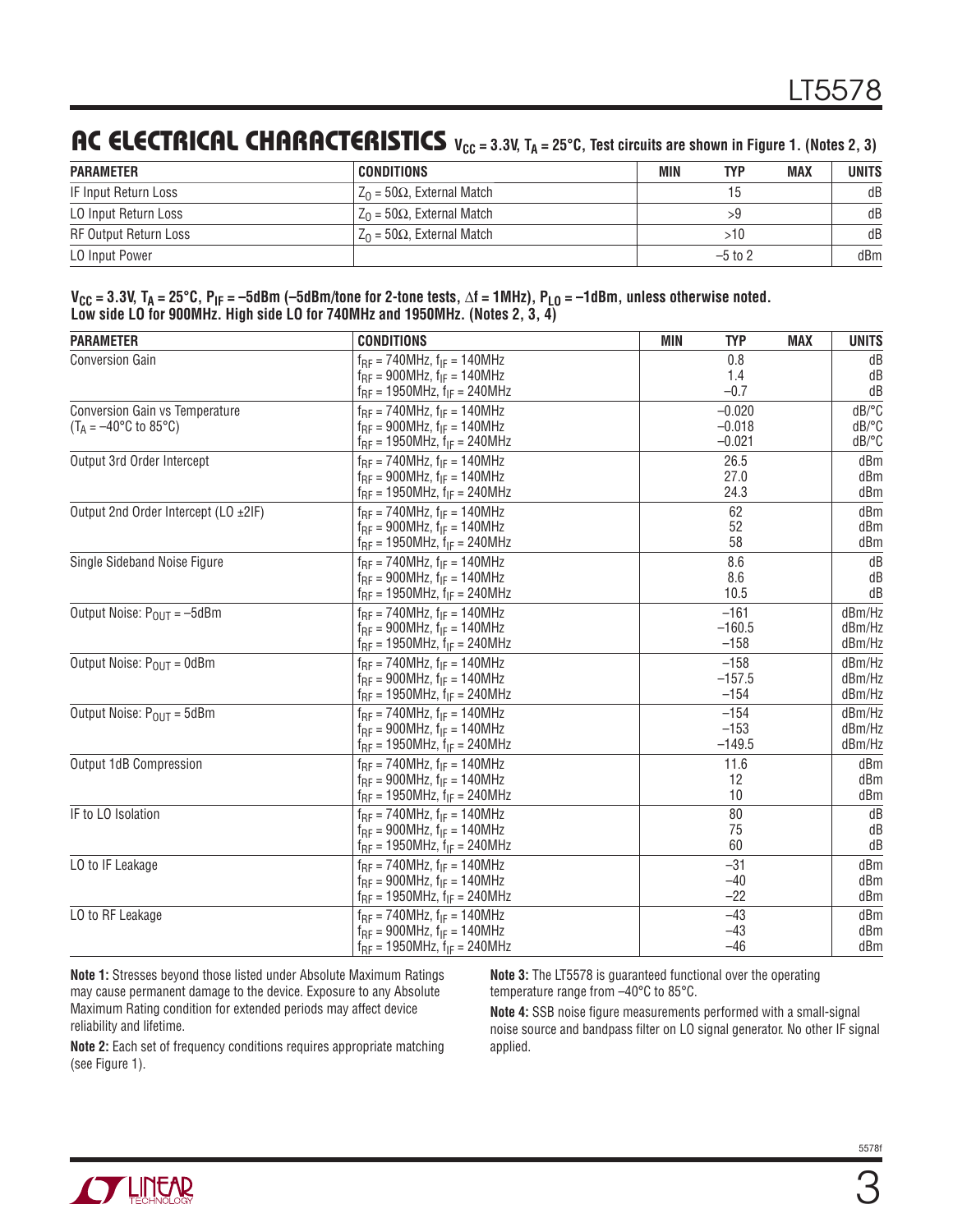### **TYPICAL DC PERFORMANCE CHARACTERISTICS (Test Circuit Shown in Figure 1)**



#### **Supply Current vs Supply Voltage**

#### **TYPICAL AC PERFORMANCE CHARACTERISTICS 900MHz Application:**

**VCC = 3.3V, TA = 25°C, fIF = 140MHz, PIF = –5dBm (–5dBm/tone for 2-tone tests, Δf = 1MHz), low side LO, PLO = –1dBm, output measured at 900MHz, unless otherwise noted. (Test circuit shown in Figure 1)** 



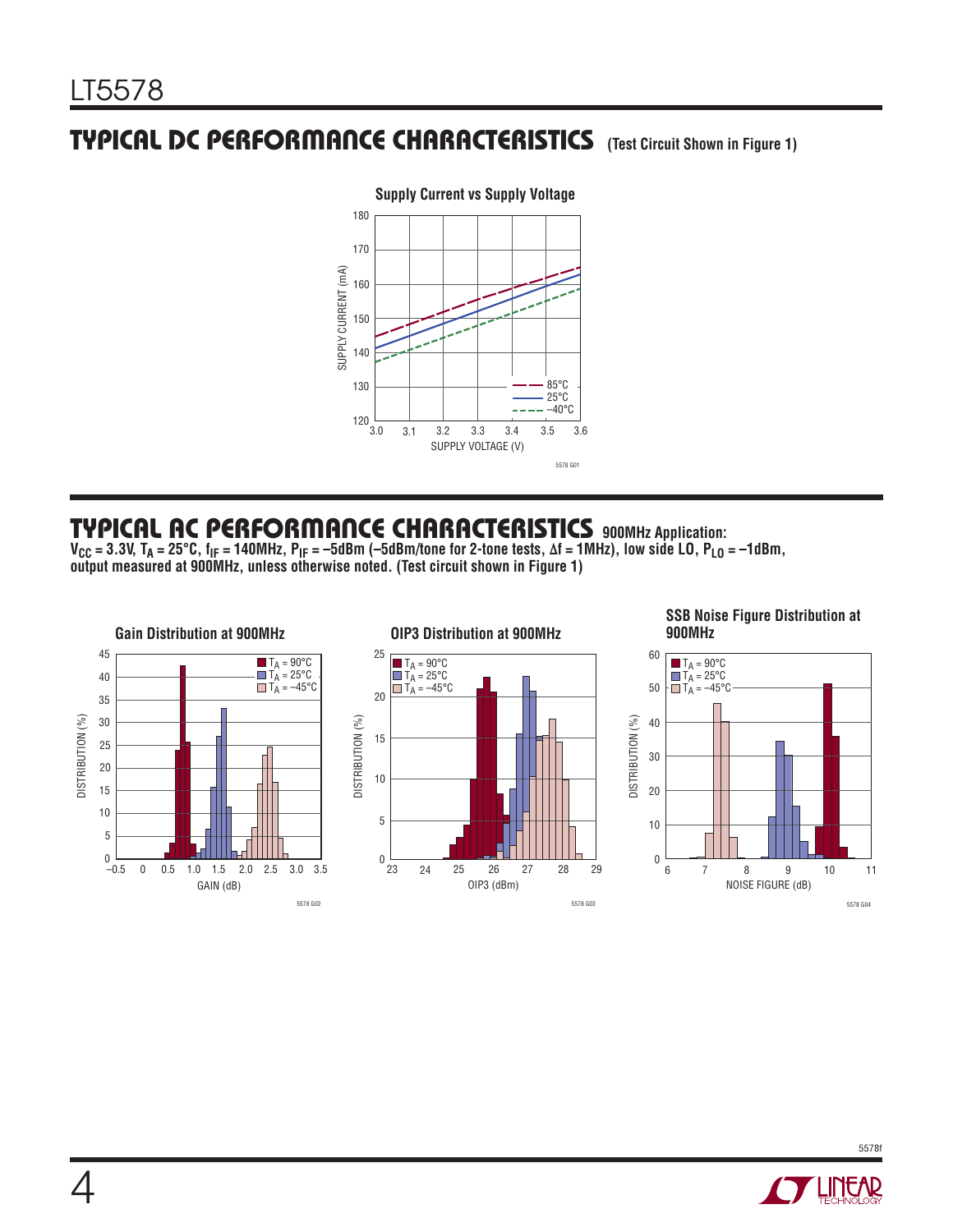#### **TYPICAL AC PERFORMANCE CHARACTERISTICS 740MHz Application:**

**VCC = 3.3V, TA = 25°C, fIF = 140MHz, PIF = –5dBm (–5dBm/tone for 2-tone tests, Δf = 1MHz), high side LO, PLO = –1dBm, output measured at 740MHz, unless otherwise noted. (Test circuit shown in Figure 1)** 



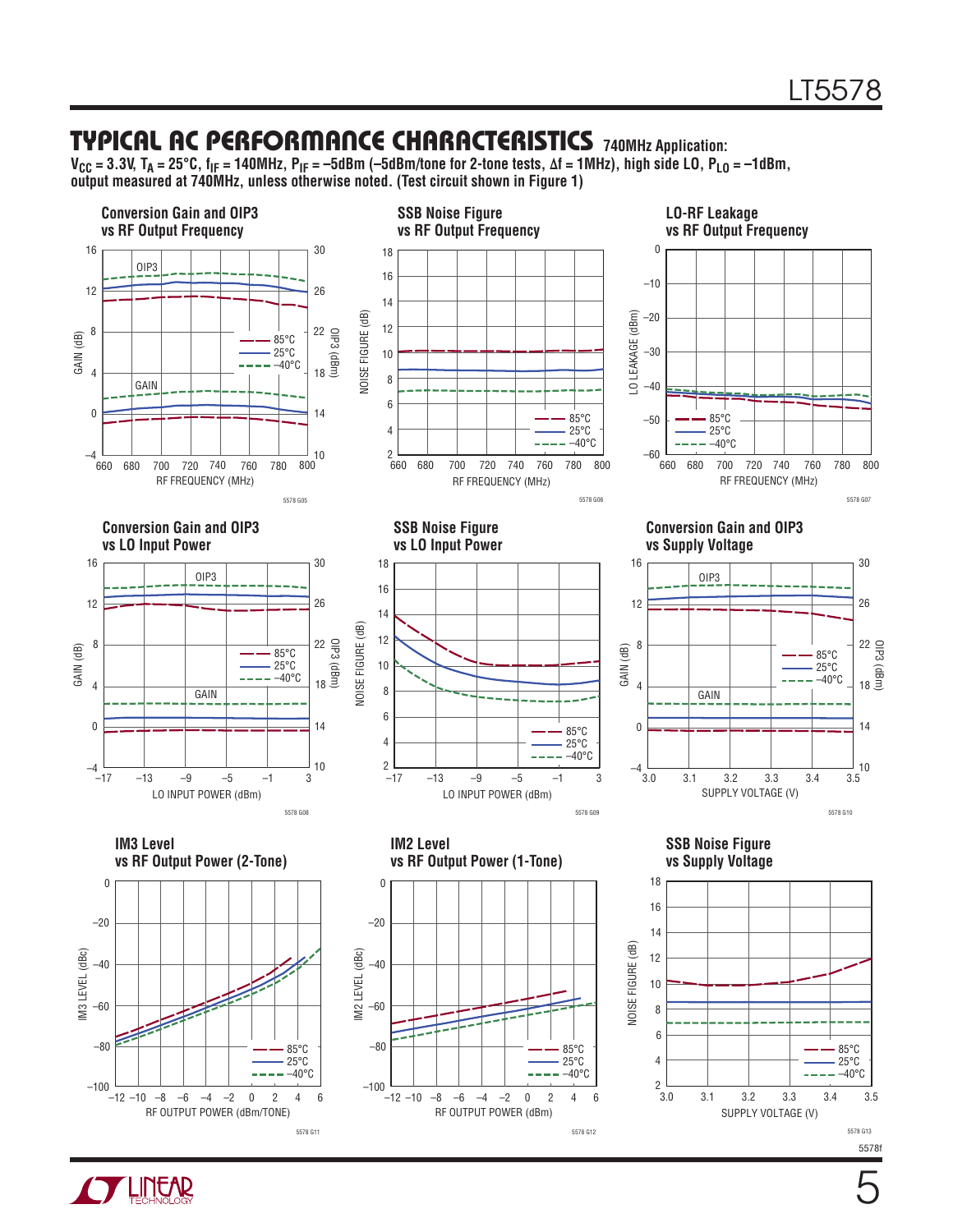#### **TYPICAL AC PERFORMANCE CHARACTERISTICS 900MHz Application:**

**VCC = 3.3V, TA = 25°C, fIF = 140MHz, PIF = –5dBm (–5dBm/tone for 2-tone tests, Δf = 1MHz), low side LO, PLO = –1dBm, output measured at 900MHz, unless otherwise noted. (Test circuit shown in Figure 1)** 



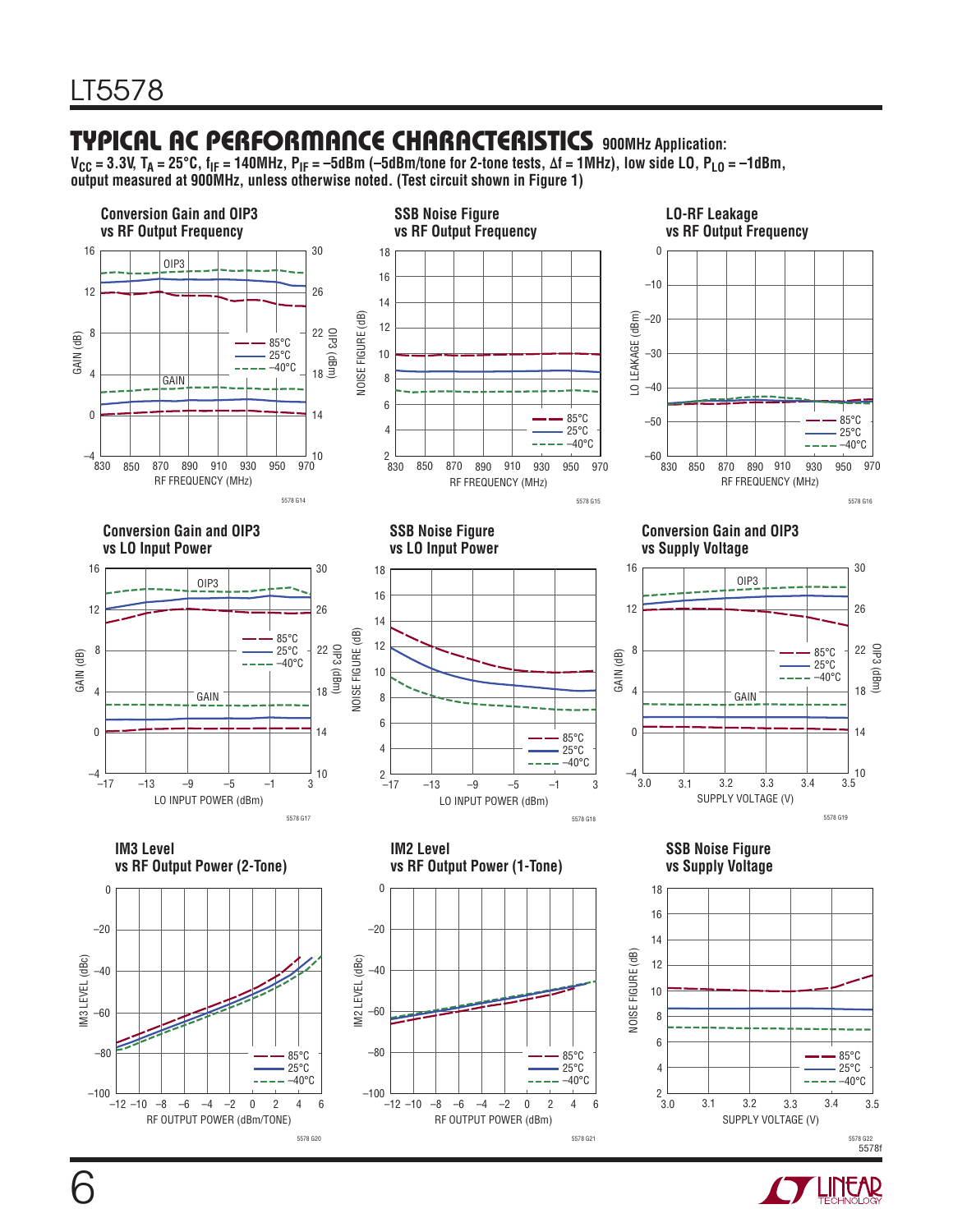#### **TYPICAL PERFORMANCE CHARACTERISTICS 1950MHz Application:**

**VCC = 3.3V, TA = 25°C, fIF = 240MHz, PIF = –5dBm (–5dBm/tone for 2-tone tests, Δf = 1MHz), high side LO, PLO = –1dBm, output measured at 1950MHz, unless otherwise noted. (Test circuit shown in Figure 1)** 



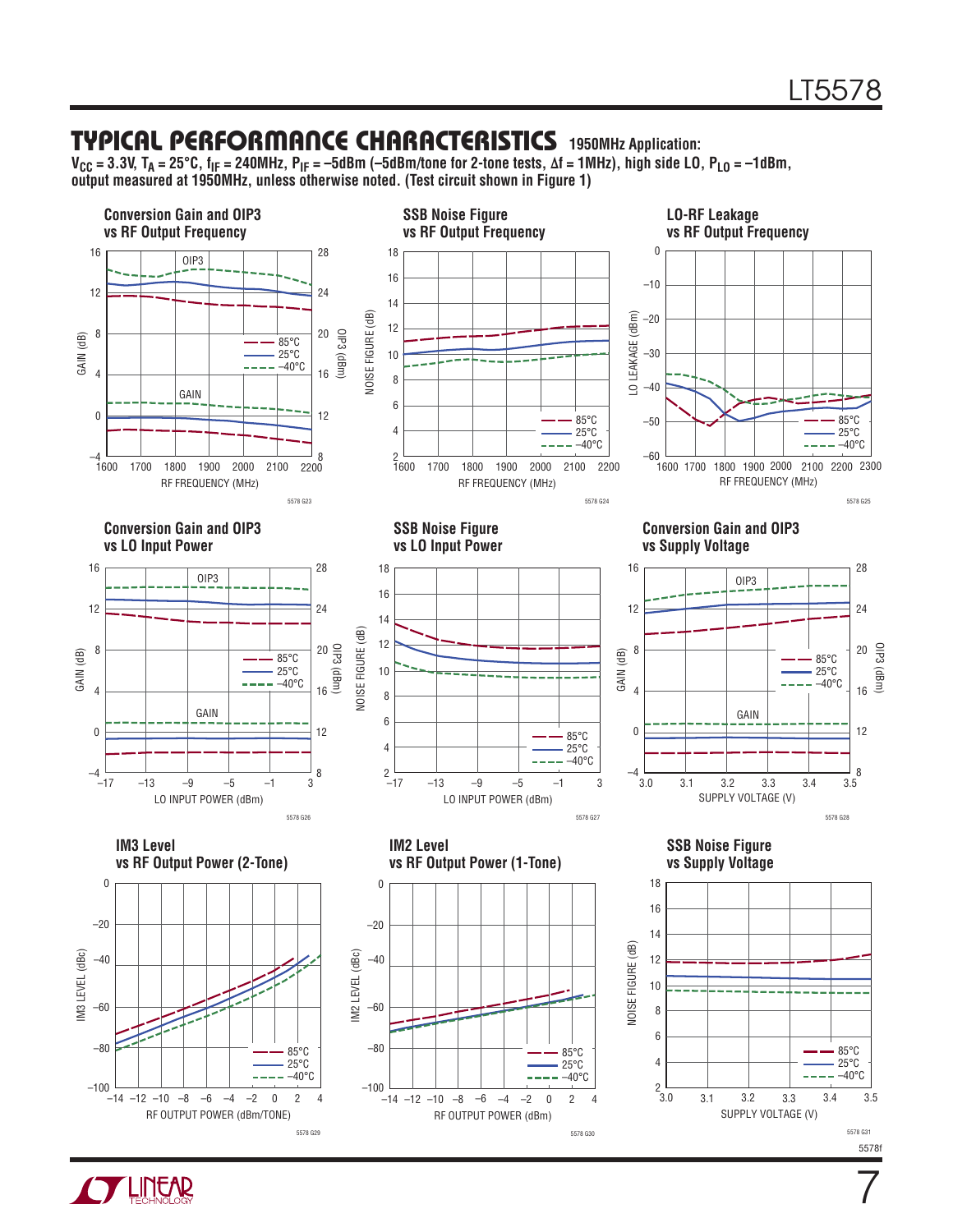### **PIN FUNCTIONS**

**GND (Pins 1, 2, 5-7, 12-14, 16-21, 23, 24):** Ground Connections. These pins are internally connected to the exposed pad and should be soldered to a low impedance RF ground on the printed circuit board.

**IF+, IF– (Pins 3, 4):** Differential IF Input. The common mode voltage on these pins is set internally to 565mV. The DC current from each pin is determined by the value of an external resistor to ground. The maximum DC current through each pin is 45mA.

**V<sub>CC</sub>** (Pins 8-11): Power Supply Pins for the IC. These pins are connected together internally. Typical current consumption is 152mA. These pins should be connected together on the circuit board with external bypass capacitors of 1000pF, 100pF and 10pF located as close to the pins as possible.

**RF (Pin 15):** Single-Ended RF Output. This pin is connected to an internal transformer winding. The opposite end of the winding is grounded internally. An impedance transformation may be required to match the output and a DC decoupling capacitor is required if the following stage has a DC bias voltage present.

**LO (Pin 22):** Single-Ended Local Oscillator Input. An internal series capacitor acts as a DC block to this pin.

**Exposed Pad (Pin 25):** PGND. Electrical and thermal ground connection for the entire IC. This pad must be soldered to a low impedance RF ground on the printed circuit board. This ground must also provide a path for thermal dissipation.

## **BLOCK DIAGRAM**



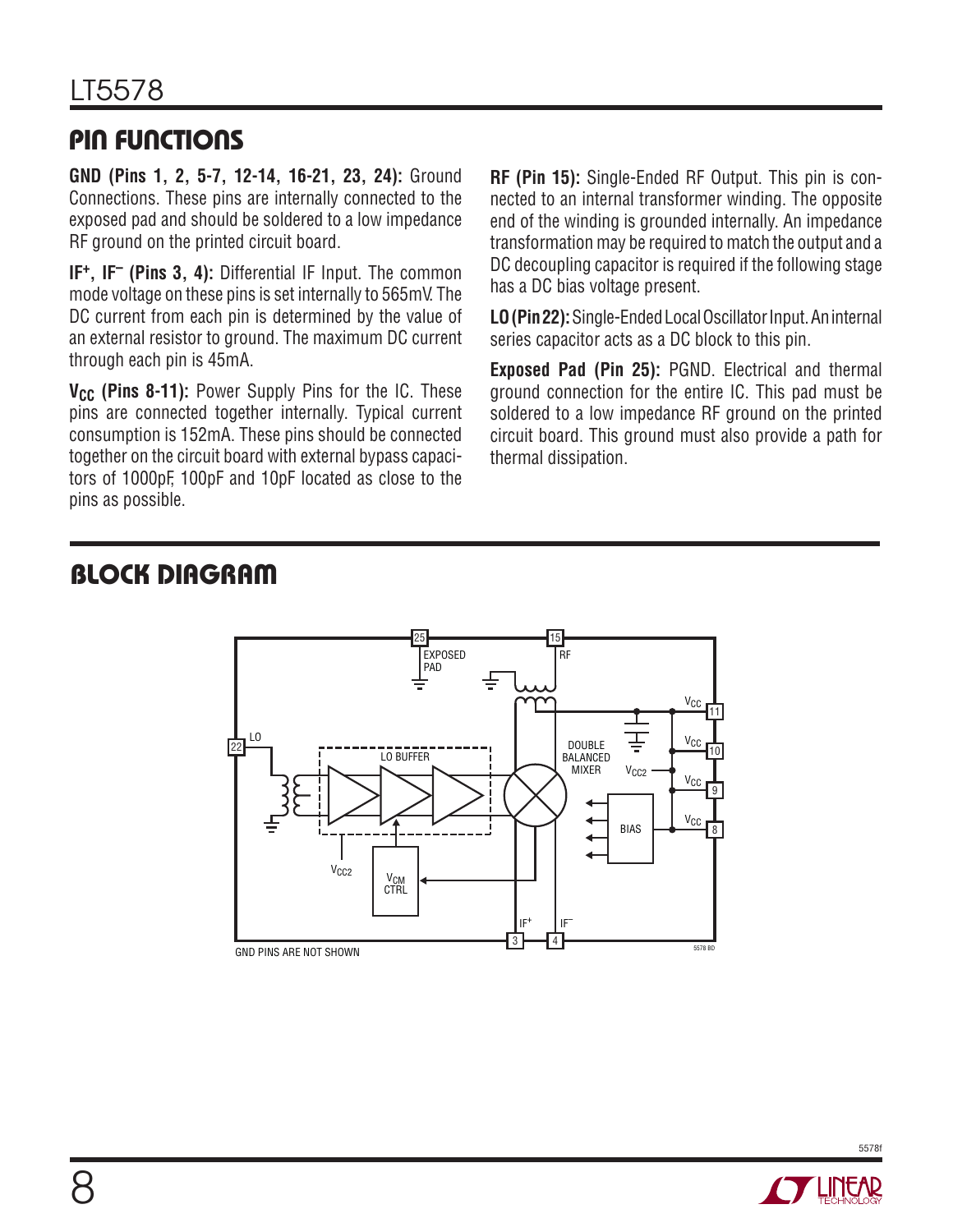## **TEST CIRCUIT**



| <b>REF DES</b> | $f_{RF} = 740 MHz$<br>$f_{IF} = 140 MHz$<br>$fLO = 880MHz$ | $f_{RF} = 900 MHz$<br>$f_{IF} = 140 MHz$<br>$fLO = 760 MHz$ | $f_{RF} = 1950 MHz$<br>$f_{IF} = 240 MHz$<br>$f_{L0} = 2190 MHz$ | <b>SIZE</b> | <b>COMMENTS</b>           |
|----------------|------------------------------------------------------------|-------------------------------------------------------------|------------------------------------------------------------------|-------------|---------------------------|
| C1, C2         | 220pF                                                      | 220pF                                                       | 82pF                                                             | 0402        | <b>AVX</b>                |
| C3             | —                                                          | $\overline{\phantom{m}}$                                    | 4.7pF                                                            | 0402        | AVX                       |
| C4             | 100pF                                                      | 100pF                                                       | 100pF                                                            | 0402        | AVX                       |
| C <sub>5</sub> | 10pF                                                       | 10pF                                                        | 10pF                                                             | 0402        | <b>AVX</b>                |
| C6             | 1nF                                                        | 1nF                                                         | 1nF                                                              | 0402        | <b>AVX</b>                |
| C7             | 1µF                                                        | 1µF                                                         | 1µF                                                              | 0603        | Taiyo Yuden LMK107BJ105MA |
| C8             | 3.3pF                                                      | 1.8pF                                                       | $\overline{\phantom{0}}$                                         | 0402        | AVX ACCU-P                |
| C9             | 39pF                                                       | 39pF                                                        | 33pF                                                             | 0402        | AVX                       |
| C12            |                                                            |                                                             |                                                                  | 0402        |                           |
| C13            |                                                            | 2.7pF                                                       | $\overline{\phantom{0}}$                                         | 0402        |                           |
| C14            |                                                            |                                                             | 1.2pF                                                            | 0402        |                           |
| L1, L2         | 100nH                                                      | 100 <sub>n</sub> H                                          | 100nH                                                            | 0603        | Coilcraft 0603CS          |
| L3             | 18nH                                                       | 12nH                                                        | 1.8nH                                                            | 0402        | Toko LL1005-FHL           |
| R1, R2         | 13.7, 0.1%                                                 | 13.7, 0.1%                                                  | 13.7, 0.1%                                                       | 0603        | IRC PFC-W0603LF-02-13R7-B |
| T1             | 4:1                                                        | 4:1                                                         | 4:1                                                              | AT224-1     | Mini-Circuits TC4-1W+     |
| TL1, $TL2^*$   |                                                            |                                                             | 1.9 <sub>mm</sub>                                                |             | $Z_0 = 70\Omega$          |
| TL3            | 2.3 <sub>mm</sub>                                          | 2.3 <sub>mm</sub>                                           | 1.3 <sub>mm</sub>                                                | —           | $Z_0 = 70\Omega$          |
| Z1             | 2.6pF                                                      | 6.8pF                                                       | $0\Omega$                                                        | 0402        | $AVX/0\Omega$ Jumper      |

\*Center-to-center spacing between C9 and C3. Center of C9 is 3.0mm from the edge of the package.

**Figure 1. Test Circuit Schematic and Component Values**

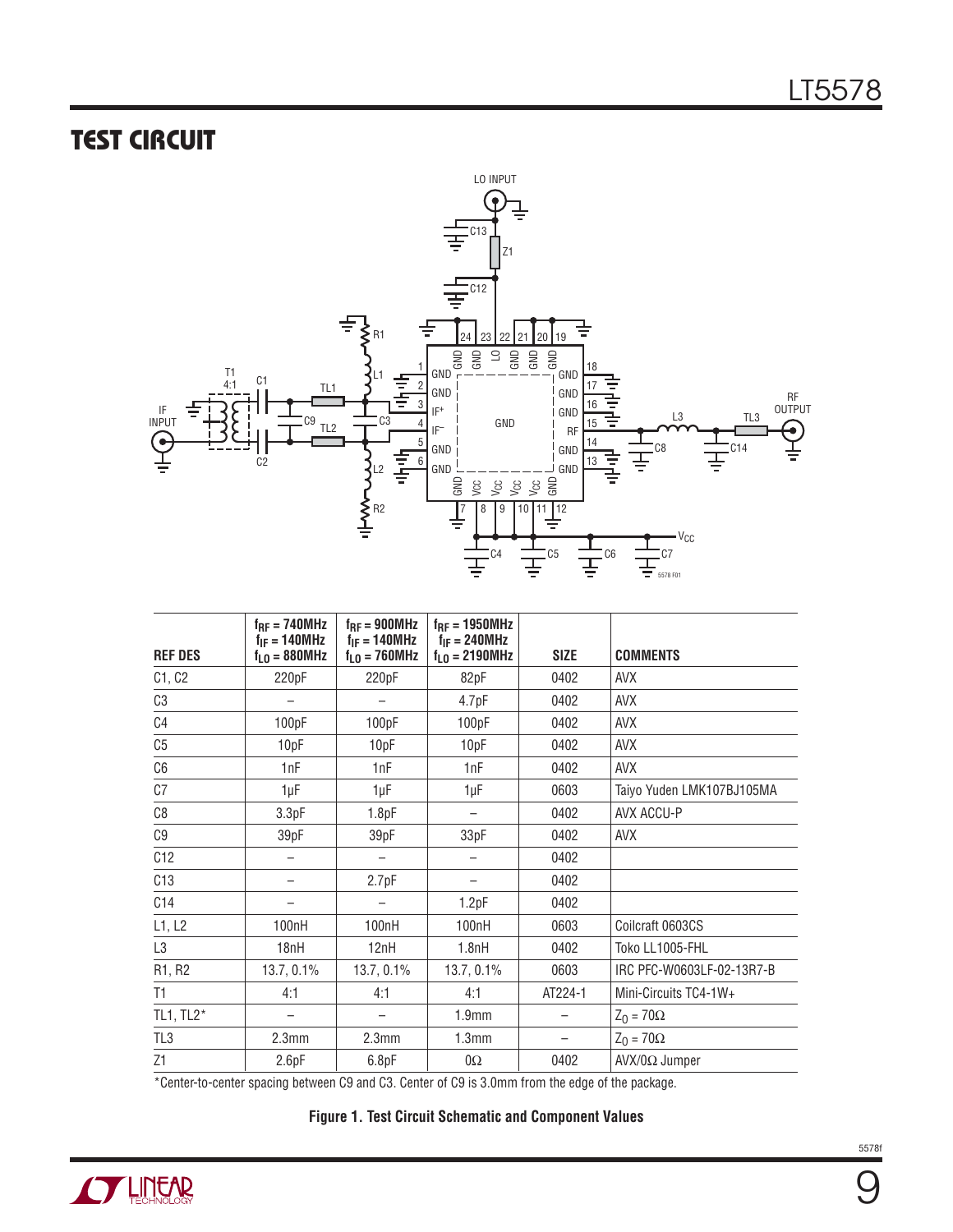# **APPLICATIONS INFORMATION**

The LT5578 uses a high performance LO buffer amplifier driving a double-balanced mixer core to achieve frequency conversion with high linearity. Internal baluns are used to provide single-ended LO input and RF output ports. The IF input is differential. The LT5578 is intended for operation in the 0.4GHz to 2.7GHz frequency range, though operation outside this range is possible with reduced performance.

#### **IF Input Interface**

The IF inputs are tied to the emitters of the double-balanced mixer transistors, as shown in Figure 2. These pins are internally biased to a common mode voltage of 565mV. The optimum DC current in the mixer core is approximately 40mA per side, and is set by the external resistors, R1 and R2. The inductors and resistors must be able to handle the anticipated current and power dissipation. For best LO leakage performance the board layout must be symmetrical and the input resistors should be well matched (0.1% tolerance is recommended).

The purpose of the inductors (L1 and L2) is to reduce the loading effects of R1 and R2. The impedances of L1 and L2 should be at least several times greater than the IF input impedance at the desired IF frequency. The self-resonant frequency of the inductors should also be at least several times the IF frequency. Note that the DC resistances of L1 and L2 will affect the DC current and should be accounted for in the selection of R1 and R2.



**Figure 2. IF Input with External Matching**

L1 and L2 should connect to the signal lines as close to the package as possible. This location will be at the lowest impedance point, which will minimize the sensitivity of the performance to the loading of the shunt L-R branches.

Capacitors C1 and C2 are used to cancel out the parasitic series inductance of the IF transformer. They also provide DC isolation between the IF ports to prevent unwanted interactions that can affect the LO to RF leakage performance.

The differential input resistance to the mixer is approximately 10 $\Omega$ , as indicated in Table 1. The package and external inductances (TL1 and TL2) are used along with C9 to step the impedance up to about 12.5 $\Omega$ . At lower frequencies additional series inductance may be required between the IF ports and C9. The position of C9 may vary with the IF frequency due to the different series inductance requirements. The 4:1 impedance ratio of transformer T1 completes the transformation to 50Ω. Table 1 lists the differential IF input impedances and reflection coefficients for several frequencies.

| <b>FREQUENCY</b> | <b>IF INPUT</b>  |            | <b>REFLECTION COEFFICIENT</b> |
|------------------|------------------|------------|-------------------------------|
| (MHz)            | <b>IMPEDANCE</b> | <b>MAG</b> | <b>ANGLE</b>                  |
| 70               | $10.0 + j1.1$    | 0.666      | 177.4                         |
| 140              | $10.2 + j1.5$    | 0.661      | 176.5                         |
| 170              | $8.7 + j1.8$     | 0.705      | 175.7                         |
| 190              | $8.7 + i2.0$     | 0.705      | 175.2                         |
| 240              | $8.7 + j2.5$     | 0.705      | 174.0                         |
| 380              | $8.7 + j3.9$     | 0.704      | 170.9                         |
| 450              | $8.7 + j4.5$     | 0.705      | 169.3                         |
| 750              | $9.6 + j7.6$     | 0.683      | 162.0                         |
| 1000             | $9.8 + j10.3$    | 0.685      | 155.9                         |

#### **Table 1. IF Input Differential Impedance**

The purpose of capacitor C3 is to improve the LO-RF leakage in some applications. This relatively small-valued capacitor has little effect on the impedance match in most cases. This capacitor should typically be located close to the IC, however, there may be cases where re-positioning the capacitor will improve performance.

The measured return loss of the IF input is shown in Figure 3 for application frequencies of 70MHz, 140MHz and 240MHz. Component values are listed in Table 2. All of the applications use L1 = L2 = 100nH, R1 = R2 = 13.7 $\Omega$ 

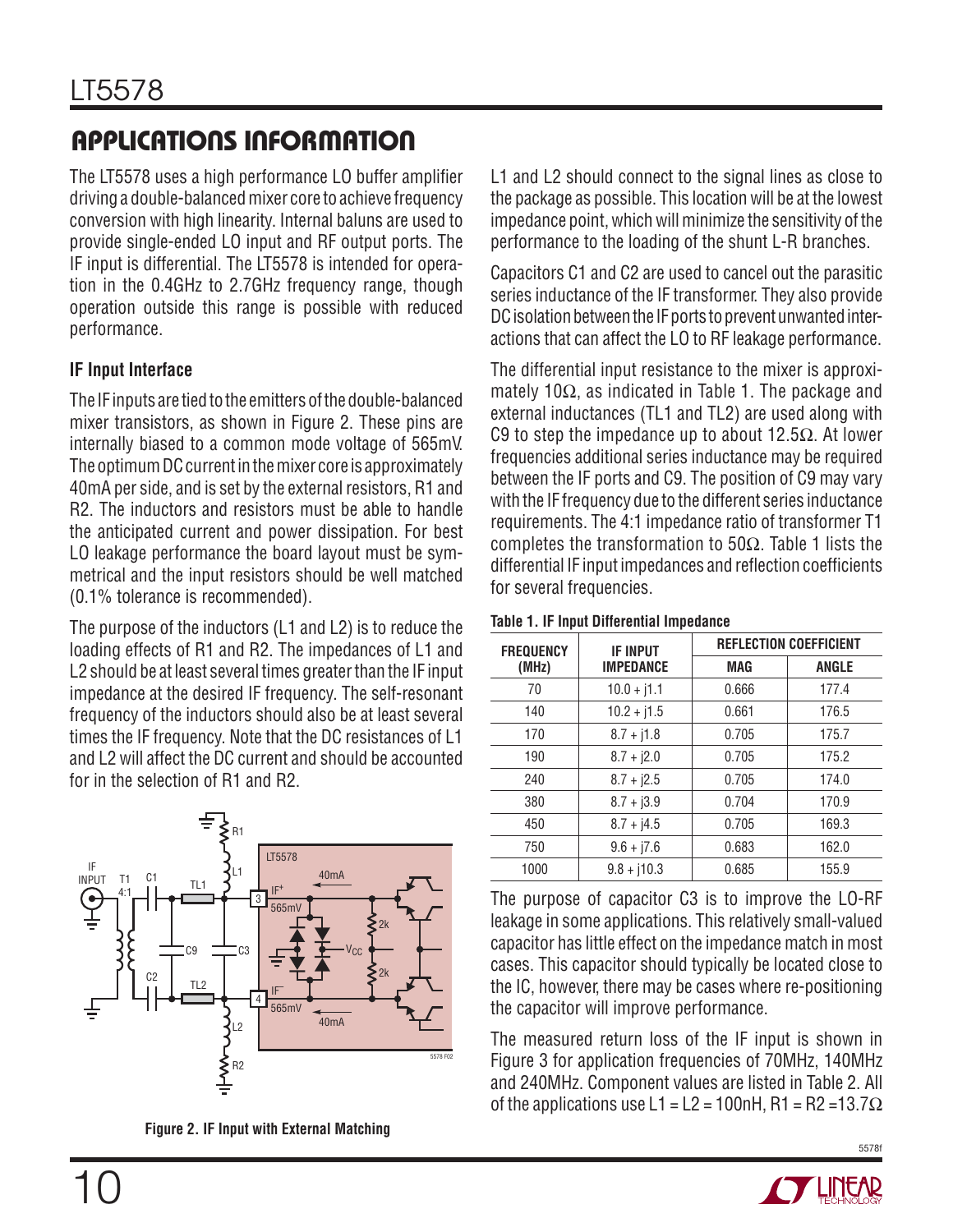# **APPLICATIONS INFORMATION**

and  $T1 = TC4-1W+$ . The 70MHz match was not used for 140MHz characterization because it requires the addition of two inductors.

|  | <b>Table 2. IF Input Component Values</b> |  |
|--|-------------------------------------------|--|
|--|-------------------------------------------|--|

| <b>FREQUENCY</b><br>(MHz) | C1. C2<br>(pF) | C9<br>(pF) | C <sub>3</sub><br>(pF) | <b>TL1. TL2</b><br>(nH) | <b>MATCH BW</b><br>(at 12dB RL) |
|---------------------------|----------------|------------|------------------------|-------------------------|---------------------------------|
| 70                        | 560            | 82         |                        | 3.3                     | $50 - 215$                      |
| 140                       | 220            | 39         |                        |                         | 98-187                          |
| 240                       | 82             | 33         | 4.7                    |                         | 175-295                         |



**Figure 3. IF Input Return Loss with 70MHz (a), 140MHz (b) and 240MHz (c) Matching**

#### **LO Input Interface**

The simplified schematic for the single-ended LO input port is shown in Figure 4. An internal transformer provides a broadband impedance match and performs single-ended to differential conversion. The primary winding is internally grounded, thus an external DC block may be necessary in some applications. The transformer secondary feeds the differential limiting amplifier stages that drive the mixer core.

The measured return loss of the LO input port is shown in Figure 5 for different application frequencies. The impedance match is acceptable from about 1.5GHz to beyond 3GHz, with a minimum return loss across this range of about 9dB. Below 1.5GHz, external components are used to tune the impedance match to the desired frequency.



**Figure 4. LO Input Circuit**



**Figure 5. LO Input Return Loss with 520MHz (a), 760MHz (b), 880MHz (c) and >1.5GHz (d) Matching**

Table 3 lists the input impedance and reflection coefficient vs frequency for the LO input for use in such cases.

| Table 3. Single-Ended LO Input Impedance |  |
|------------------------------------------|--|
| (at Pin 22, No External Match)           |  |

| <b>FREQUENCY</b> | <b>REFLECTION COEFFICIENT</b><br><b>LO INPUT</b> |            |              |
|------------------|--------------------------------------------------|------------|--------------|
| (MHz)            | <b>IMPEDANCE</b>                                 | <b>MAG</b> | <b>ANGLE</b> |
| 300              | 41.7  j20.3                                      | 0.747      | 142.8        |
| 600              | 95.0  j42.7                                      | 0.657      | 105.5        |
| 900              | 126  j84.2                                       | 0.558      | 67.6         |
| 1200             | 127  j239                                        | 0.456      | 27.6         |
| 1500             | 104  -j686                                       | 0.353      | $-10.8$      |
| 1800             | 74.0  -j188                                      | 0.247      | $-48.3$      |
| 2100             | $52.5$   -j162                                   | 0.158      | $-90.0$      |
| 2400             | 42.3  -j459                                      | 0.097      | $-152.0$     |
| 2700             | 44.4  j249                                       | 0.111      | 127.5        |
| 3000             | 52.4  j161                                       | 0.159      | 90.6         |

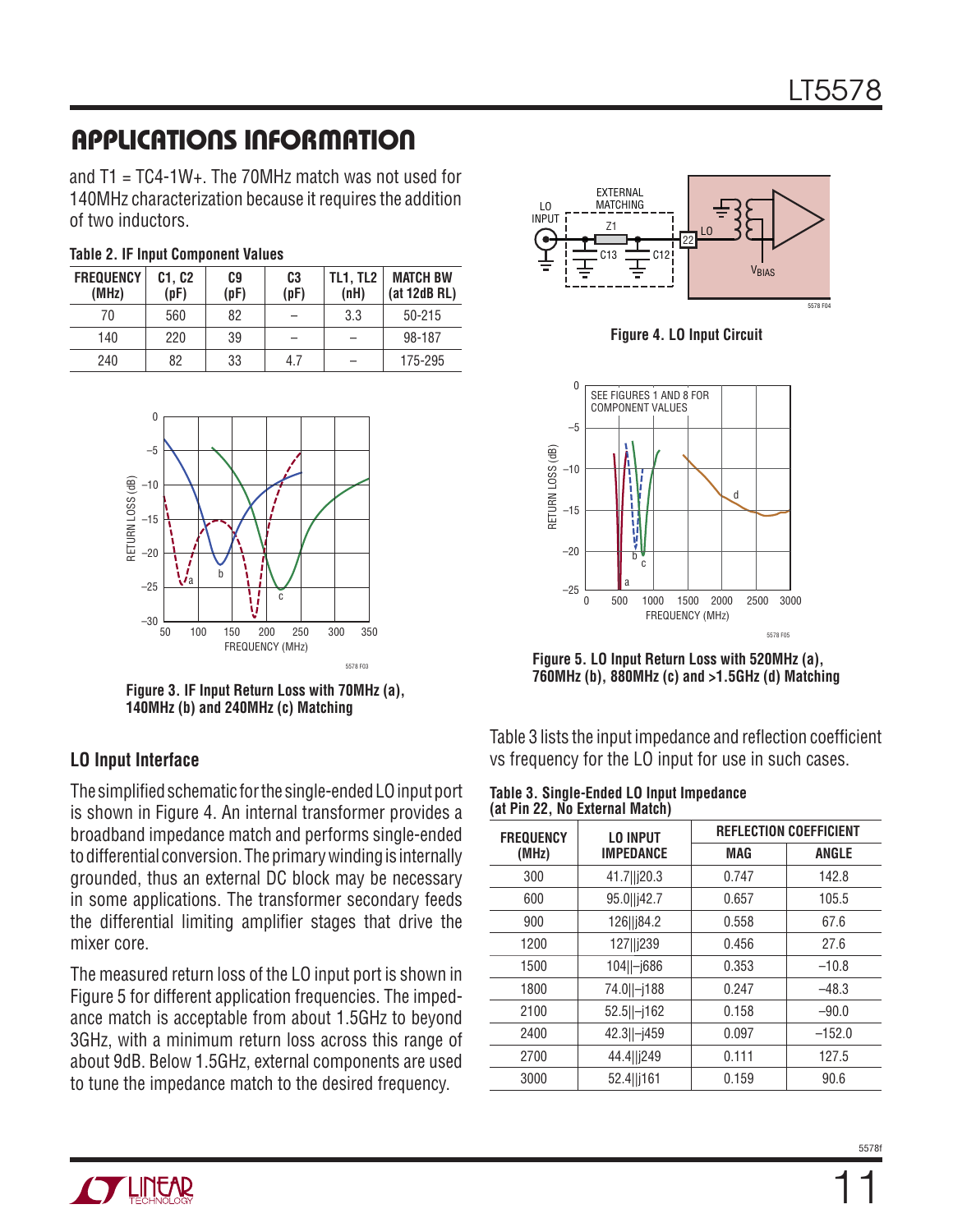# **APPLICATIONS INFORMATION**

#### **RF Output Interface**

The RF output interface is shown in Figure 6. An internal RF transformer reduces the mixer core output impedance to simplify matching of the RF output pin. A center tap in the transformer provides the DC connection to the mixer core and the transformer provides DC isolation to the RF output. The RF pin is internally grounded through the secondary winding of the transformer, thus a DC voltage should not be applied to this pin.

While the LT5578 performs best at frequencies above 700MHz, the part can be used down to 400MHz. The low inductance of the internal transformer limits the performance at lower frequencies. The impedance data for the RF output, listed in Table 4, can be used to develop matching networks for different frequencies or load impedances. Figure 7 illustrates the output return loss performance for several applications. The component values and approximate matching bandwidths are listed in Table 5.

#### **DC and RF Grounding**

The LT5578 relies on the back side ground for both RF and thermal performance. The Exposed Pad must be soldered to the low impedance topside ground plane of



**Figure 6. RF Output Circuit**

the board. As many vias as possible should connect the topside ground to other ground layers to aid in thermal dissipation and reduce inductance.

| Table 4. Single-Ended RF Output Impedance |  |
|-------------------------------------------|--|
| (at Pin 15, No External Matching)         |  |

| <b>FREQUENCY</b> | <b>RF OUTPUT</b> |            | <b>REFLECTION COEFFICIENT</b> |
|------------------|------------------|------------|-------------------------------|
| (MHz)            | <b>IMPEDANCE</b> | <b>MAG</b> | <b>ANGLE</b>                  |
| 400              | $10.1 + j29.3$   | 0.741      | 117.6                         |
| 800              | $90.8 + j96.6$   | 0.614      | 32.6                          |
| 1200             | $69.7 - 166.6$   | 0.507      | $-44.4$                       |
| 1600             | $32.8 - j22.5$   | 0.330      | $-112.3$                      |
| 2000             | $32.3 - j5.4$    | 0.225      | $-159.3$                      |
| 2400             | $28.6 + j0.3$    | 0.273      | 179.0                         |
| 2800             | $22.5 + j4.4$    | 0.384      | 167.3                         |

#### **Table 5. RF Output Component Values**

| <b>FREQUENCY</b><br>(MHz) | C8(pF) | L3(nH)    | C14(pF) | <b>MATCH BW</b><br>(at 12dB RL) |
|---------------------------|--------|-----------|---------|---------------------------------|
| 450                       | 9.0    | 18        |         | 430-505                         |
| 740                       | 3.3    | 18        |         | 680-768                         |
| 900                       | 1.8    | 12        |         | 835-970                         |
| 1950                      |        | 1.8       | 1.2     | 1765-2305                       |
| 2600                      |        | $0\Omega$ | 0.8     | 2150-2990                       |



**Figure 7. RF Output Return Loss with 450MHz (a), 740MHz (b), 900MHz (c), 1950MHz (d) and 2600MHz (e) Matching**

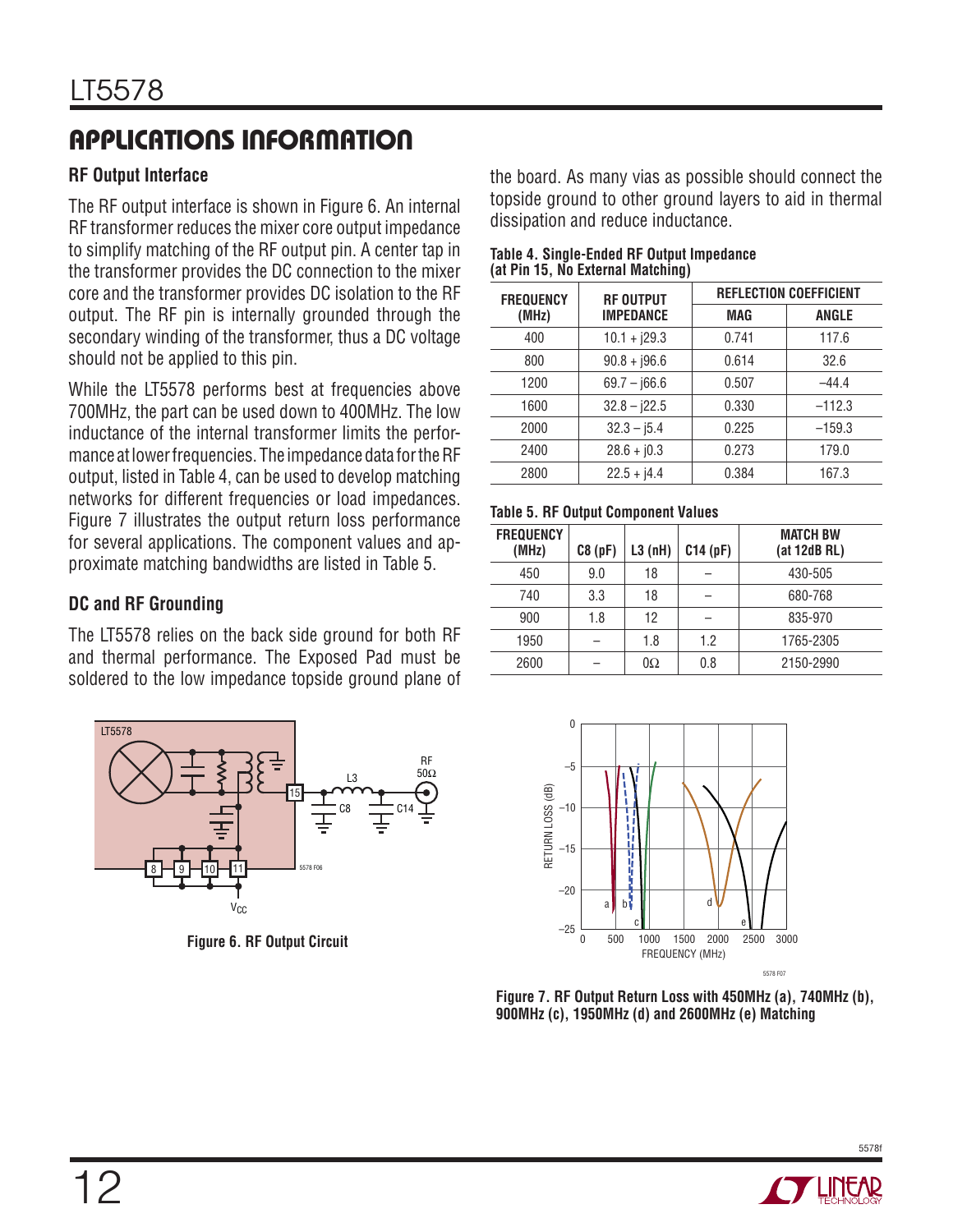### **TYPICAL APPLICATIONS**

The following examples illustrate the implementation and performance of the LT5578 in some selected applications. These circuits were evaluated using the board layout shown in Figure 12.

#### **450MHz Application**

In this case, the LT5578 was evaluated for an application with an IF input at 70MHz, an RF output of 450MHz and a high side LO. The LO port is tuned for high side LO injection at 520MHz. The matching networks for the three ports are shown in Figure 8.

At the IF input, the 560pF capacitors are used mainly as DC blocks, but also help tune out the parasitic inductance of the transformer. The 82pF differential capacitor and 3.3nH chip inductors provide an impedance transformation between the IF input pins and the transformer. The relatively low input frequency requires the use of chip inductors instead of the short transmission lines that are shown in Figure 2. The measured IF port return loss is included in Figure 3.

The RF port impedance match is realized with a shunt 12pF capacitor and a series 18nH inductor. The return loss with this configuration is better than 12dB from about 430MHz to 505MHz and is plotted in Figure 7.

To tune the LO port, a series 6.8pF and shunt 4.7pF capacitor are used as shown. This combination provides a 10dB, or better, return loss from 435MHz to 580MHz as shown in Figure 5. The series capacitor also provides DC decoupling for the internal transformer at the LO input.

Figure 9 shows measured conversion gain, noise figure and OIP3 as a function of RF output frequency. At 450MHz, the gain is –2.1dB with a NF of 9.3dB and an OIP3 of 23.8dBm.



**Figure 9. Gain, Noise Figure and OIP3 vs RF Frequency in the 450MHz Application**

#### **2600MHz Application**

For this application, the impedance match of the RF port is optimized at 2600MHz and has a good return loss over the range of 2200MHz to 2900MHz. The component values are listed in Table 5 and typical output return loss is shown in Figure 7. The IF input is matched at 240MHz as described in Table 2. The LO port requires no external matching for this band as its return loss is good for frequencies above 1.5GHz.



**Figure 8. Schematic for 450MHz RF Application with 70MHz IF and 520MHz LO**

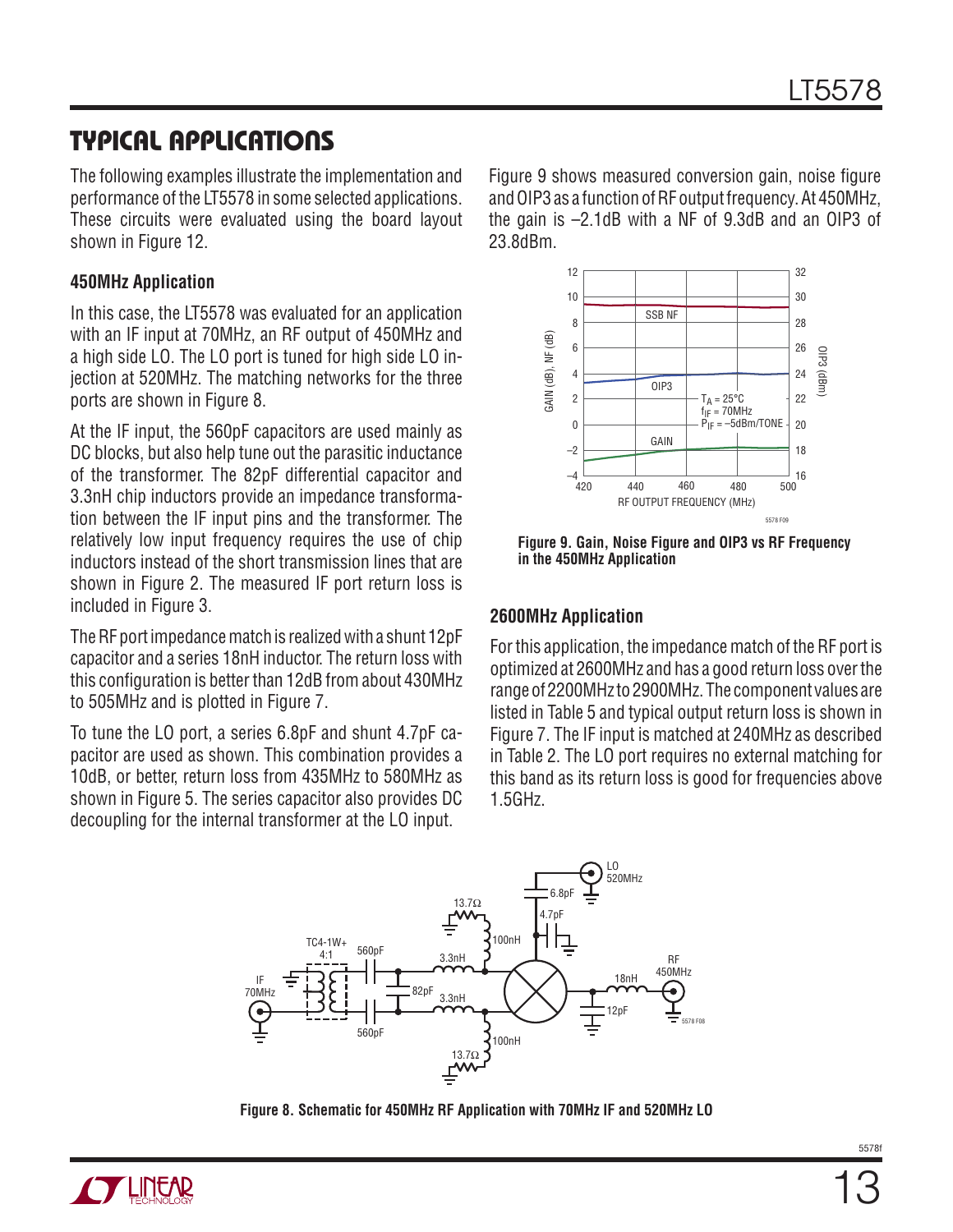# **TYPICAL APPLICATIONS**

The measured room temperature performance is plotted in Figure 10 for both low side and high side LO drive. At 2600MHz, the gain is approximately –2.8dB with a noise figure of 11.2dB and OIP3 of about 22.2dBm. Low side LO yields slightly better overall performance than high side LO.

#### **700 to 950 MHz Output Matching**

The application shown on page 1 has a wider bandwidth than the 740MHz and 900MHz configurations. Using two additional components at the RF output allows the band-



**Figure 10. Gain, Noise Figure and OIP3 vs RF Frequency for the 2600MHz Application**

width to be extended to cover the range from 700MHz to 950MHz. Figure 11 compares the broadband return loss to the typical 740MHz and 900MHz return loss performance.

The swept gain, noise figure and OIP3 results are plotted on page 1 for an IF of 140MHz and a low side LO. The conversion gain is greater than 0.7dB across the band with OIP3 better than 25.5dBm. The single side-band noise figure is less than 8.8dB across the band.



**Figure 11. Return Loss Comparison: 740MHz (a), 900MHz (b) and 700MHz to 950MHz (c)**



**Figure 12. LT5578 Evaluation Board (DC1545A)**

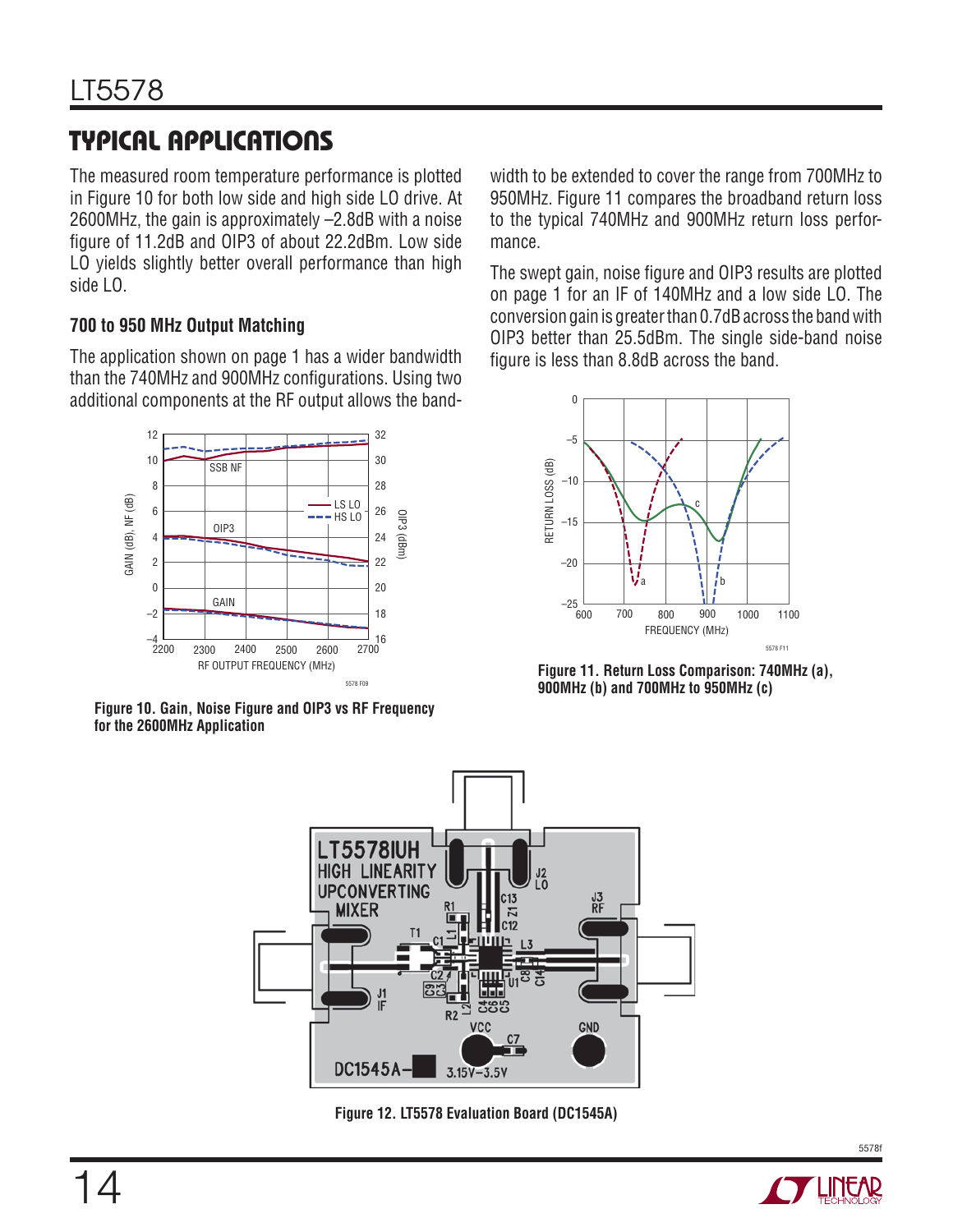#### **PACKAGE DESCRIPTION**



**UH Package 24-Lead Plastic QFN (5mm** × **5mm)** (Reference LTC DWG # 05-08-1747 Rev A)

- MOLD FLASH. MOLD FLASH, IF PRESENT, SHALL NOT EXCEED 0.20mm ON ANY SIDE 5. EXPOSED PAD SHALL BE SOLDER PLATED
- 6. SHADED AREA IS ONLY A REFERENCE FOR PIN 1 LOCATION ON THE TOP AND BOTTOM OF PACKAGE